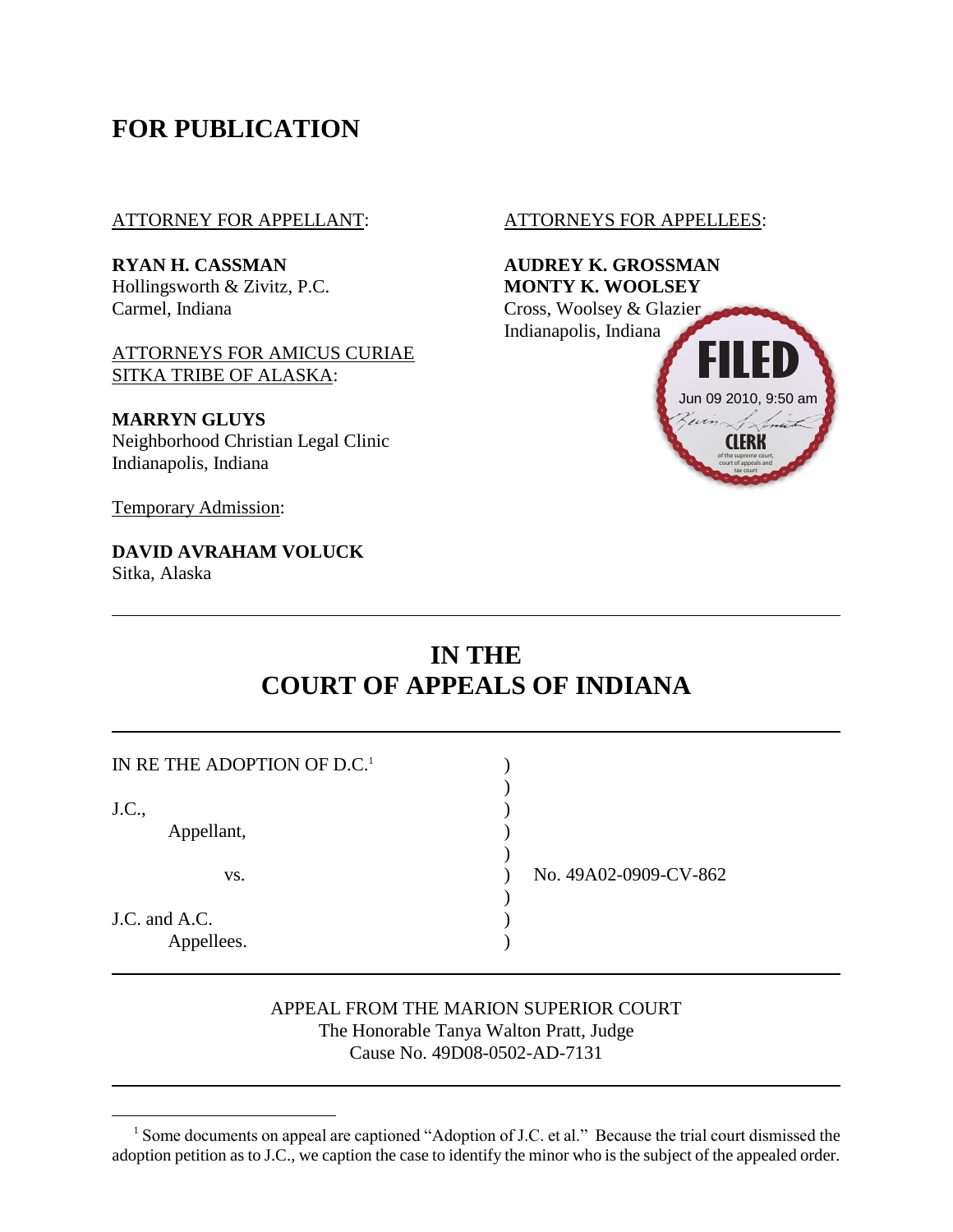#### **June 9, 2010**

#### **OPINION - FOR PUBLICATION**

#### **BAILEY, Judge**

#### **Case Summary**

J.C. ("Biological Father") appeals an order of the Marion Superior Court, Probate

Division, granting the petition of J.C. ("Stepfather") and his wife, A.C. (collectively

"Adoptive Parents"), to adopt eleven-year-old D.C., who has lived with Stepfather since his

birth. We affirm.

 $\overline{a}$ 

#### **Issues**

Biological Father presents three issues for review:

- I. Whether his parental rights may not be terminated absent the procedural protections of the Indian Child Welfare Act;
- II. Whether the probate court clearly erred in finding that Biological Father"s consent to adoption is unnecessary; and
- III. Whether the probate court"s finding that adoption is in the best interests of D.C. is clearly erroneous.

#### **Facts and Procedural History**

Biological Father was previously married to S.C., who gave birth to three children during the marriage: J.C., born November 14, 1993, I.C.,<sup>2</sup> born September 15, 1996, and D.C., born May 5, 1998. Biological Father and S.C. separated before D.C.'s birth; they later divorced and S.C. married Stepfather.<sup>3</sup> Stepfather is the biological father of S.C.'s middle

<sup>&</sup>lt;sup>2</sup> I.C.'s first and last names were later changed after it was determined that Stepfather was her biological father.

<sup>&</sup>lt;sup>3</sup> The November 1998 dissolution decree required Biological Father to pay child support only for the eldest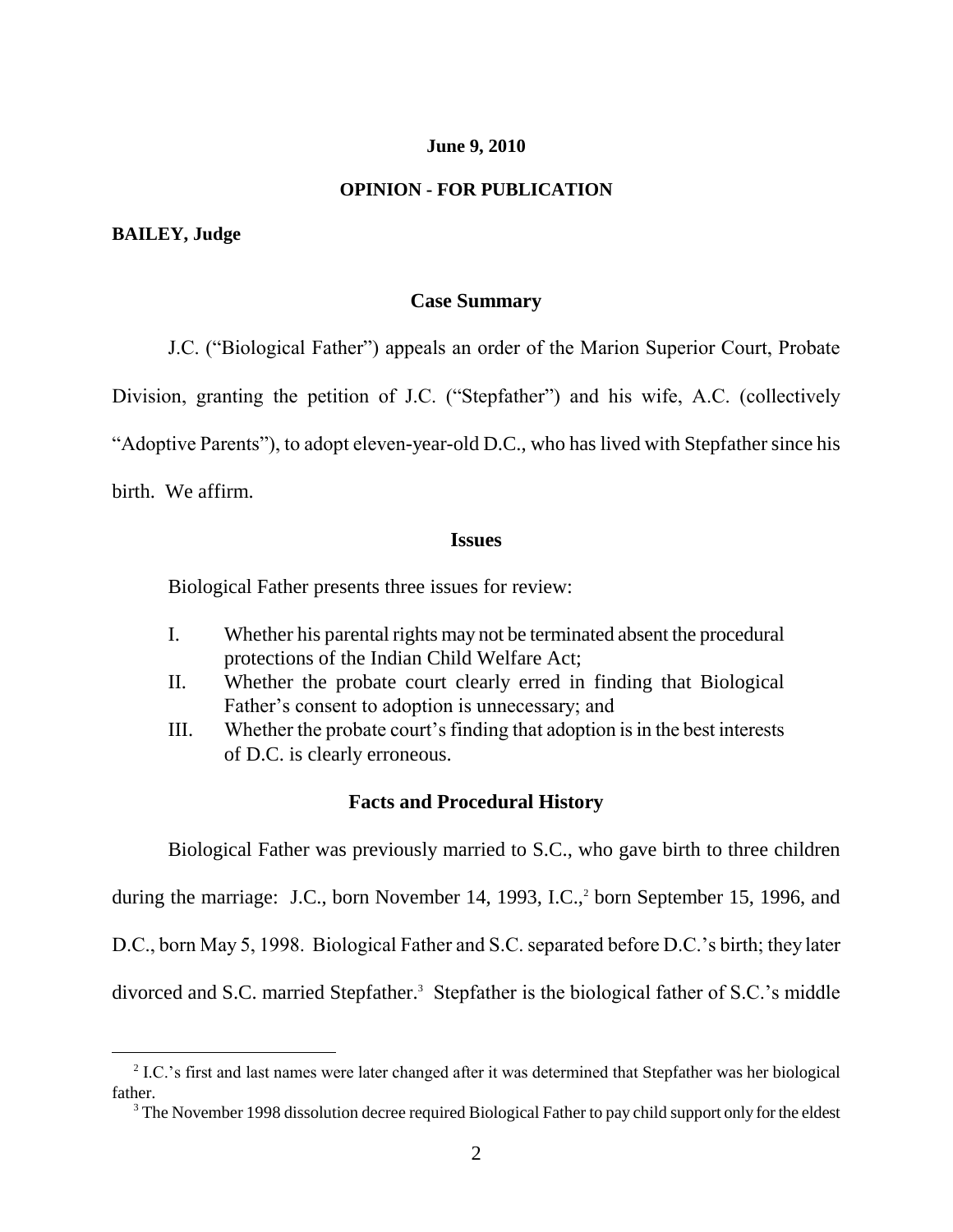child, and Biological Father is the father of S.C."s eldest and youngest children. S.C. and Stepfather had custody of all the children until S.C."s death in 2005.

A few months prior to S.C."s death, Stepfather petitioned to adopt J.C. and D.C., alleging that Biological Father"s consent was not required, due to his failure to communicate significantly with the children and provide support, according to Indiana Code Section 31-19- 9-8(a)(2)(A)-(B). S.C.'s notarized consent was attached to the adoption petition. On April 4, 2005, Biological Father filed his motion contesting the adoption. He alleged that the children were subject to the Indian Child Welfare Act of 1978, 25 U.S.C. § 1901-1963 (1982) ("the ICWA") and further asserted that he had not failed to communicate significantly with or support the children.<sup>4</sup>

Stepfather remarried and his wife joined in the petition for adoption. The probate court conducted a series of hearings. The Sitka Tribe of Alaska was permitted to intervene, and evidence and arguments were heard regarding the potential application of the ICWA. The representative of the Sitka Tribe argued that the ICWA was applicable, but advised the probate court that transfer of jurisdiction was not being sought because the children were domiciled outside Alaska. On May 10, 2007, the probate court found the ICWA inapplicable because the proposed adoption would not cause a removal from an Indian home.

Next, the probate court conducted a hearing on the issue of whether Biological

child. Because the middle child was the biological child of Stepfather, no child support was ordered on her behalf. Because the paternity of the youngest child was not yet established, the dissolution decree was silent as to financial responsibility for him. In 2003, Biological Father was ordered to pay child support for the youngest child, D.C.

<sup>4</sup> Biological Father initially requested a transfer of jurisdiction to the tribal council court, but later withdrew that request. (Tr. 8.)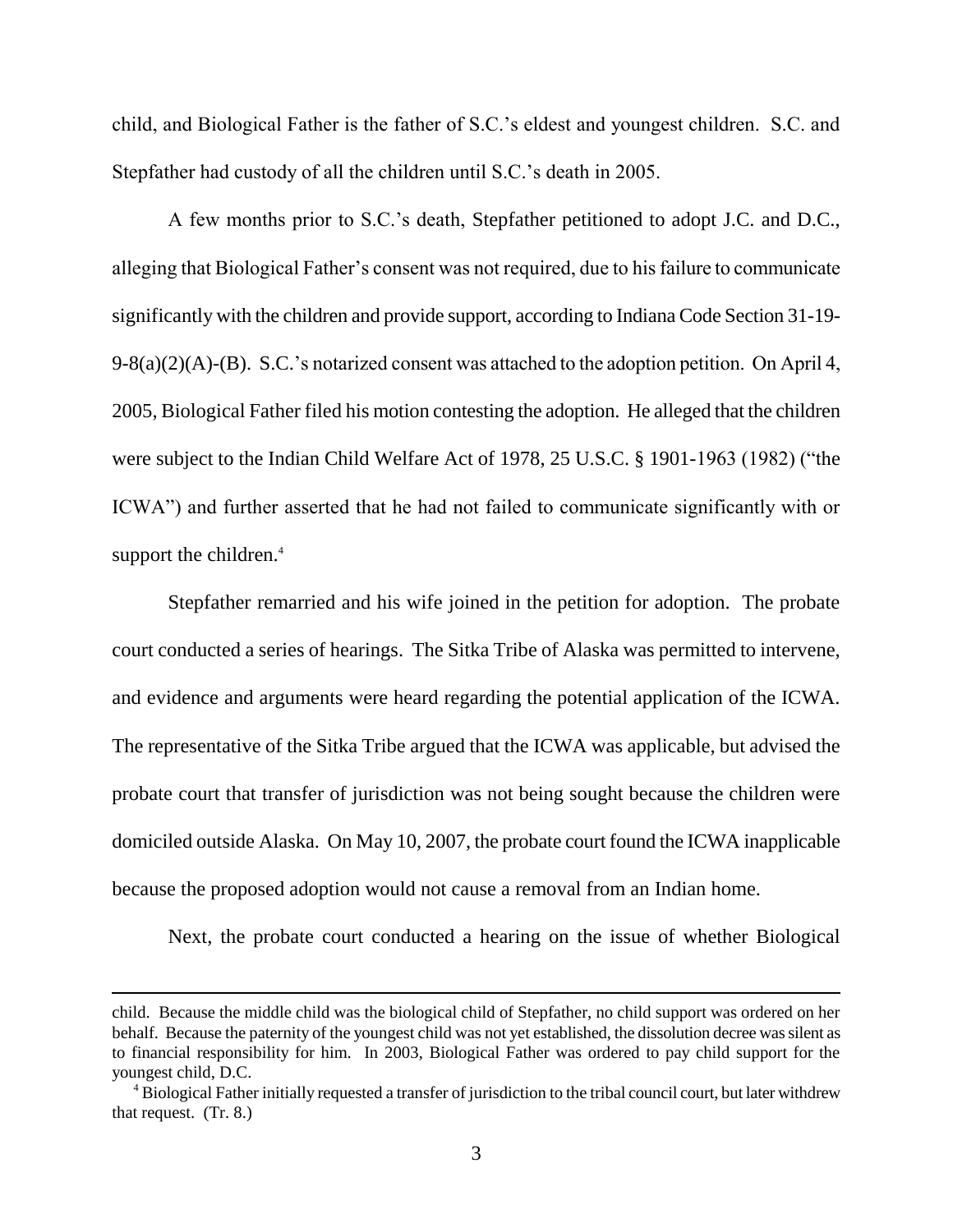Father's consent to adoption was required. On July 14, 2008, the probate court issued an order declaring that Biological Father"s consent was not required and setting a hearing date to address the best interests of the children.

Prior to the final hearing, J.C., then age fifteen, went to live with Biological Father. Biological Father moved to dismiss the adoption petition as to J.C. and, on January 30, 2009, that motion was granted. On May 29, 2009, the probate court conducted a hearing regarding the pending adoption petition as to D.C. On June 29, 2009, the probate court issued its Findings of Fact, Conclusions of Law and Order granting the Adoptive Parents' petition to adopt D.C. The order also included provisions for sibling visitation, with J.C. to visit her siblings in Indiana and D.C. to visit J.C. at Biological Father"s home in Alaska. The order also provided for unlimited and unmonitored telephonic visitation between D.C., J.C., and Biological Father. This appeal ensued.

### **Discussion and Decision**

#### I.A. Standard of Review

We will disturb the ruling of a probate court in an adoption case only where the evidence leads to a single conclusion and the probate court reached an opposite conclusion. In re Adoption of H.N.P.G., 878 N.E.2d 900, 903 (Ind. Ct. App. 2008), trans. denied, cert. denied, 129 S.Ct. 619 (2008). We will not reweigh the evidence but will examine the evidence most favorable to the probate court"s decision together with reasonable inferences drawn therefrom to determine whether sufficient evidence exists to sustain the decision. In re Adoption of A.S., 912 N.E.2d 840, 851 (Ind. Ct. App. 2009), trans. denied.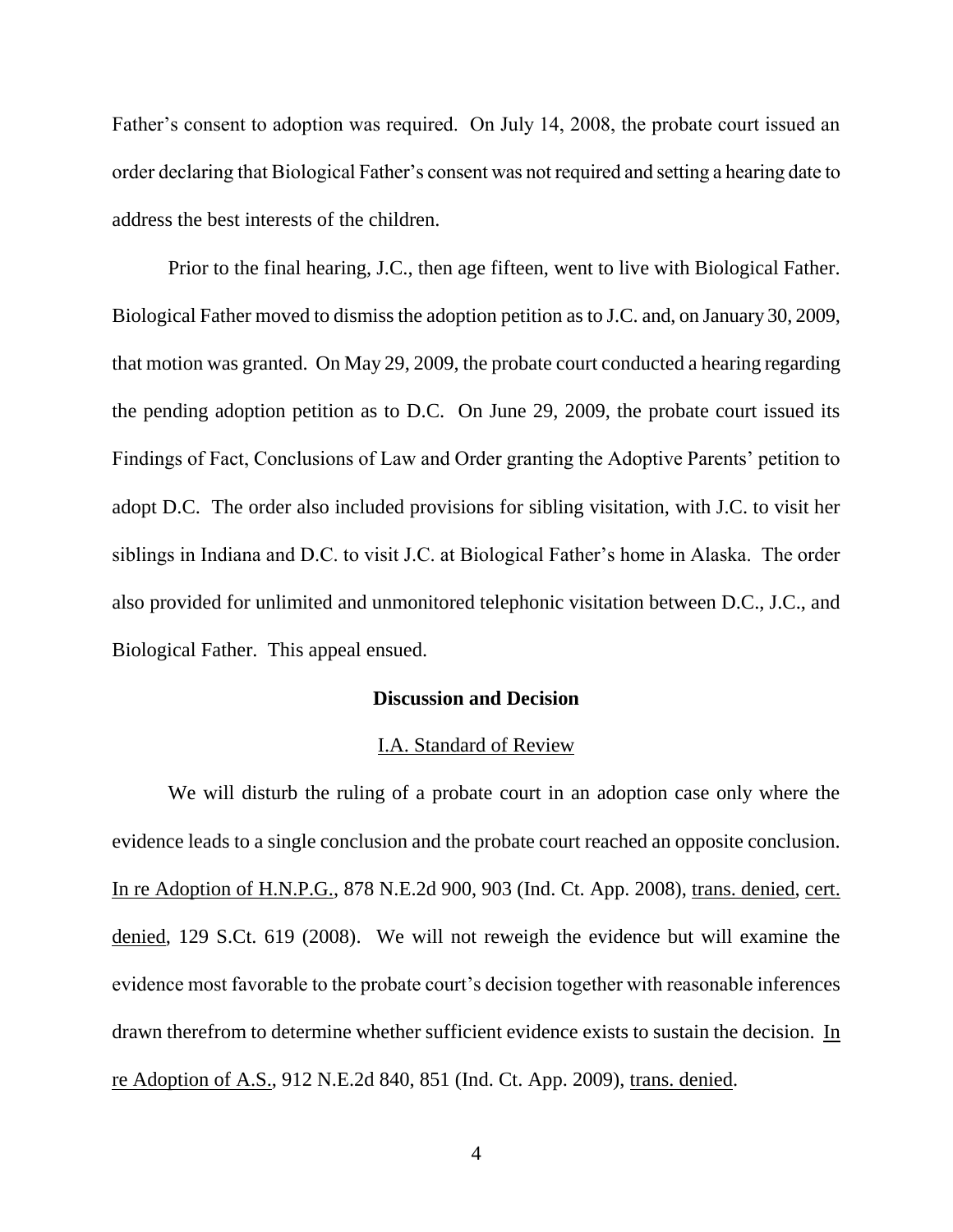The probate court, at a party's request may enter findings of fact and conclusions of law pursuant to Indiana Trial Rule 52(A). Id. In that case, we employ a two-tiered standard of review: we determine whether the evidence supports the findings and whether the findings support the judgment. Id. We will set aside the findings or judgment only if they are clearly erroneous. Id. Findings of fact are clearly erroneous if the record is devoid of any evidence or reasonable inferences to support them, while a judgment is clearly erroneous when it is unsupported by the findings of fact and the conclusions relying on those findings. Id.

## I.B. Analysis – ICWA

Biological Father presented evidence that he had recently become an enrolled member of the Sitka Tribe of Alaska with a Tribe Degree of  $1/16<sup>th</sup>$ . He has enrolled J.C., with a Tribe Degree of  $1/32<sup>nd</sup>$ . Presumably, D.C. would be eligible for enrollment upon presentation of required documentation. Biological Father sought the procedural protections of the ICWA applicable in termination proceedings,<sup>5</sup> while not formally seeking a transfer of jurisdiction to a tribal council.

The probate court found the ICWA to be inapplicable here because there was no "removal" from custody within an Indian family as contemplated by 25 U.S.C.  $\S$  1902 and  $\S$ 1912(f), providing as follows:

The Congress hereby declares that it is the policy of this Nation to protect the best interests of Indian children and to promote the stability and security of

 $\overline{a}$ 

 $<sup>5</sup>$  Specifically, Section 1912(f) of the ICWA requires that a termination of parental rights be supported by</sup> evidence beyond a reasonable doubt, as opposed to clear and convincing evidence. The statutory provision also requires the testimony of qualified expert witnesses.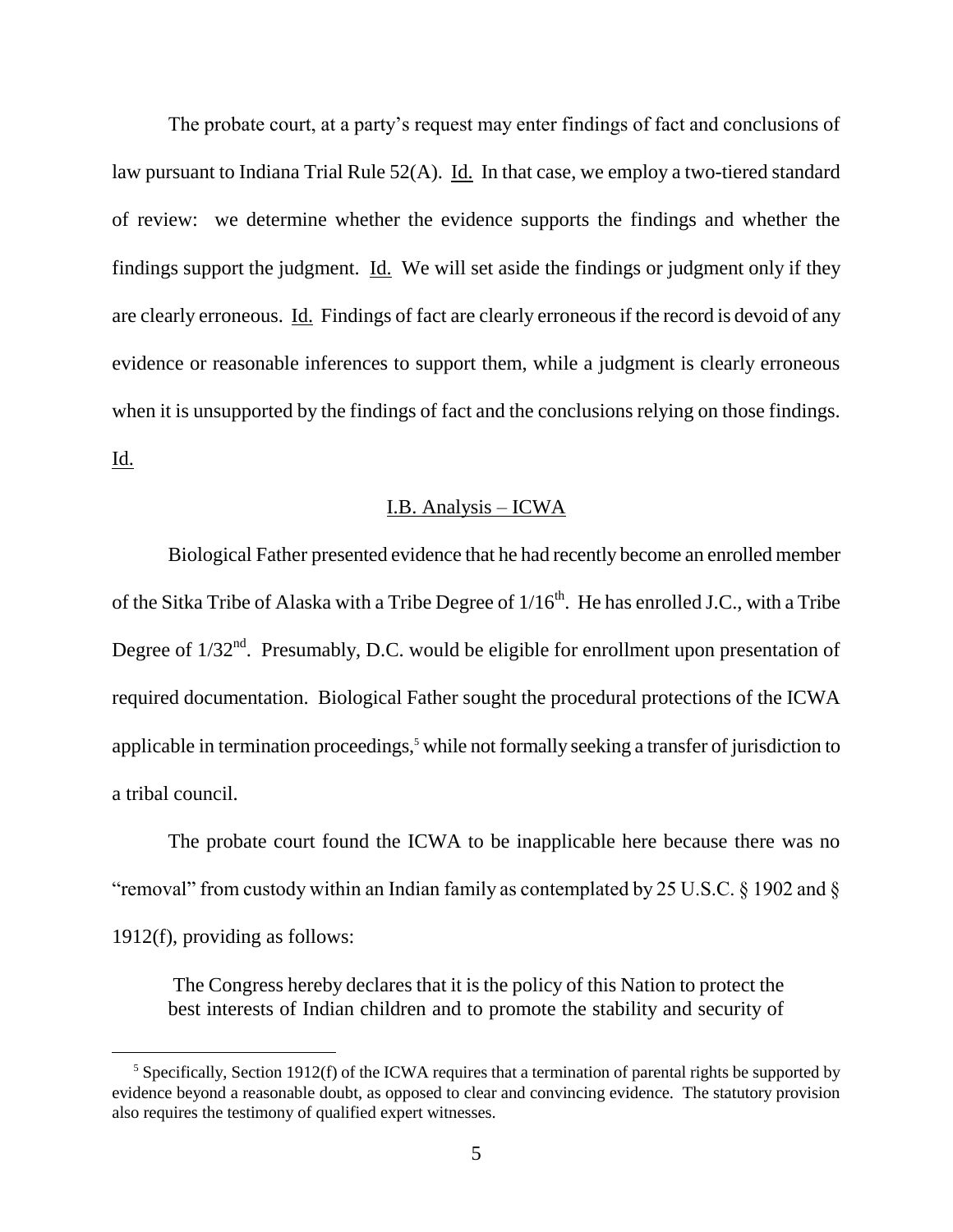Indian tribes and families by the establishment of minimum Federal standards for the removal of Indian children from their families and the placement of such children in foster or adoptive homes which will reflect the unique values of Indian culture, and by providing for assistance to Indian tribes in the operation of child and family service programs.

No termination of parental rights may be ordered in such proceedings in the absence of a determination, supported by evidence beyond a reasonable doubt, including testimony of qualified expert witnesses, that the continued custody of the child by the parent or Indian custodian is likely to result in serious emotional or physical damage to the child.

(emphasis added.) Biological Father concedes that our Indiana Supreme Court has construed the ICWA as "applicable when you have Indian children being removed from their existing Indian environment." Matter of Adoption of T.R.M., 525 N.E.2d 298, 303 (Ind. 1988), cert. denied, 490 U.S. 1069 (1989). He nonetheless requests that we "overturn the "existing Indian family' doctrine." Appellant's Brief at 8. It is not within our province to do so. See Liberty Mut. Ins. Co. v. OSI Indus., Inc., 831 N.E.2d 192, 205 (Ind. Ct. App. 2005) (observing that "we may not overrule the decisions of our supreme court."), trans. denied.

Alternatively, Biological Father argues that he, J.C. and D.C. constitute an existing Indian family because of his and J.C.'s tribal enrollment and D.C.'s eligibility for enrollment. The probate court's conclusion concerning removal is supported by factual findings that D.C. has never lived with Biological Father and thus has never lived in an Indian home from which he could be removed. Biological Father's argument is merely an invitation to reweigh the evidence, which we cannot do. In re A.S., 912 N.E.2d at 851.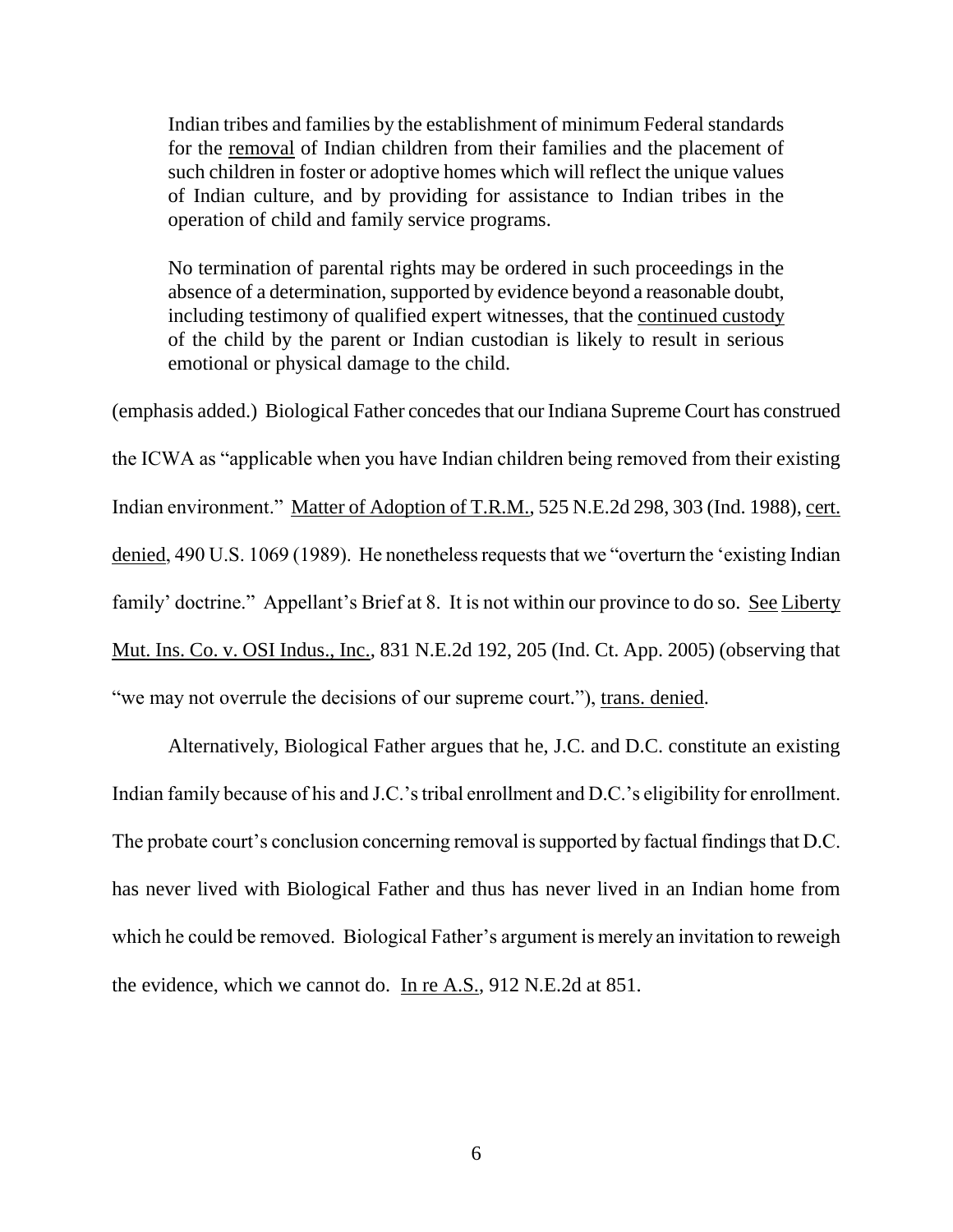#### II. Necessity of Consent

Biological Father next challenges the probate court's determination that his consent to D.C."s adoption is not required. Indiana Code Section 31-19-11-1 provides that the trial court "shall grant the petition for adoption and enter an adoption decree" if the court hears evidence and finds, in part, that "the adoption requested is in the best interest of the child" and "proper consent, if consent is necessary, to the adoption has been given."

According to Indiana Code Section 31-19-9-8(a):

Consent to adoption, which may be required under section 1 of this chapter, is not required from any of the following:

\* \* \* \* \* \*

(2) A parent of a child in the custody of another person if for a period of at least one (1) year the parent:

(A) fails without justifiable cause to communicate significantly with the child when able to do so; or

(B) knowingly fails to provide for the care and support of the child when able to do so as required by law or judicial decree.

Accordingly, the Adoptive Parents were required to prove by clear and convincing evidence that Biological Father's consent was not required. See In re Adoption of M.A.S., 815 N.E.2d 216, 219 (Ind. Ct. App. 2004). The trial court concluded that the necessity of obtaining Biological Father"s consent to the adoption was obviated on grounds that he failed to provide support when able to do so. The provisions of Indiana Code Section 31-19-9-8 are disjunctive; as such, either provides independent grounds for dispensing with parental consent. In re Adoption of T.W., 859 N.E.2d 1215, 1218 (Ind. Ct. App. 2006).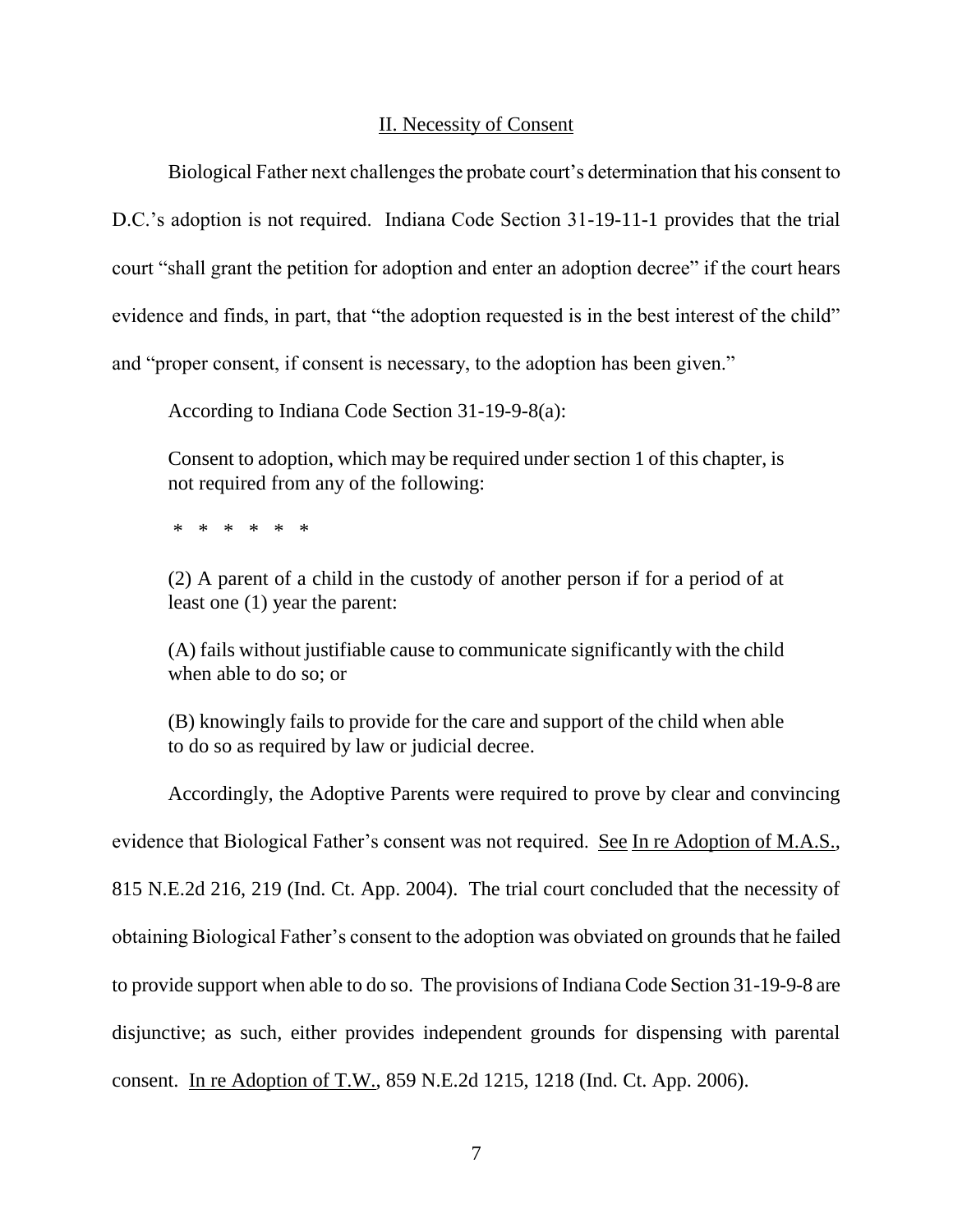At a time when the adoption petition was pending as to both J.C. and D.C., the probate court found that there were separate court orders requiring Biological Father to pay child support for J.C. and D.C. In 1998, he was ordered to pay \$230.00 per month for J.C.; in 2003, he was ordered to pay \$322.78 per month for D.C. The probate court found that, from Biological Father's income of \$23,430.00, "no more than \$500" had been paid on behalf of both children in the twelve months preceding the adoption petition, and characterized the aggregate amount as "token payments." (App. 42.) It consisted of \$279.99 from a Navy pension and two checks amounting to \$220.

The evidence of record indicates that, when he was in the Navy and not subject to a support order with regard to D.C., Biological Father had signed an allotment for J.C.'s benefit. Accordingly, in 2004, when Biological Father was entitled to a Navy pension, \$279.99 was withheld and forwarded to his ex-wife. There is no evidence of an allotment or garnishment established to benefit D.C. With regard to the checks that Biological Father sent to his ex-wife during 2004, \$70 was designated for J.C. and \$150 was designated for clothes.

As to D.C. in particular, there is at most evidence that he may have benefited from the check for clothing. There is no showing that Biological Father made any single conforming child support payment for D.C."s benefit during the year preceding the filing of the adoption petition, although a substantial child support arrearage had accrued.<sup>6</sup> Accordingly, the

 $\overline{a}$ 

 $6$  By the time of the final hearing, Biological Father's child support arrearage was approximately \$30,000 (for both children).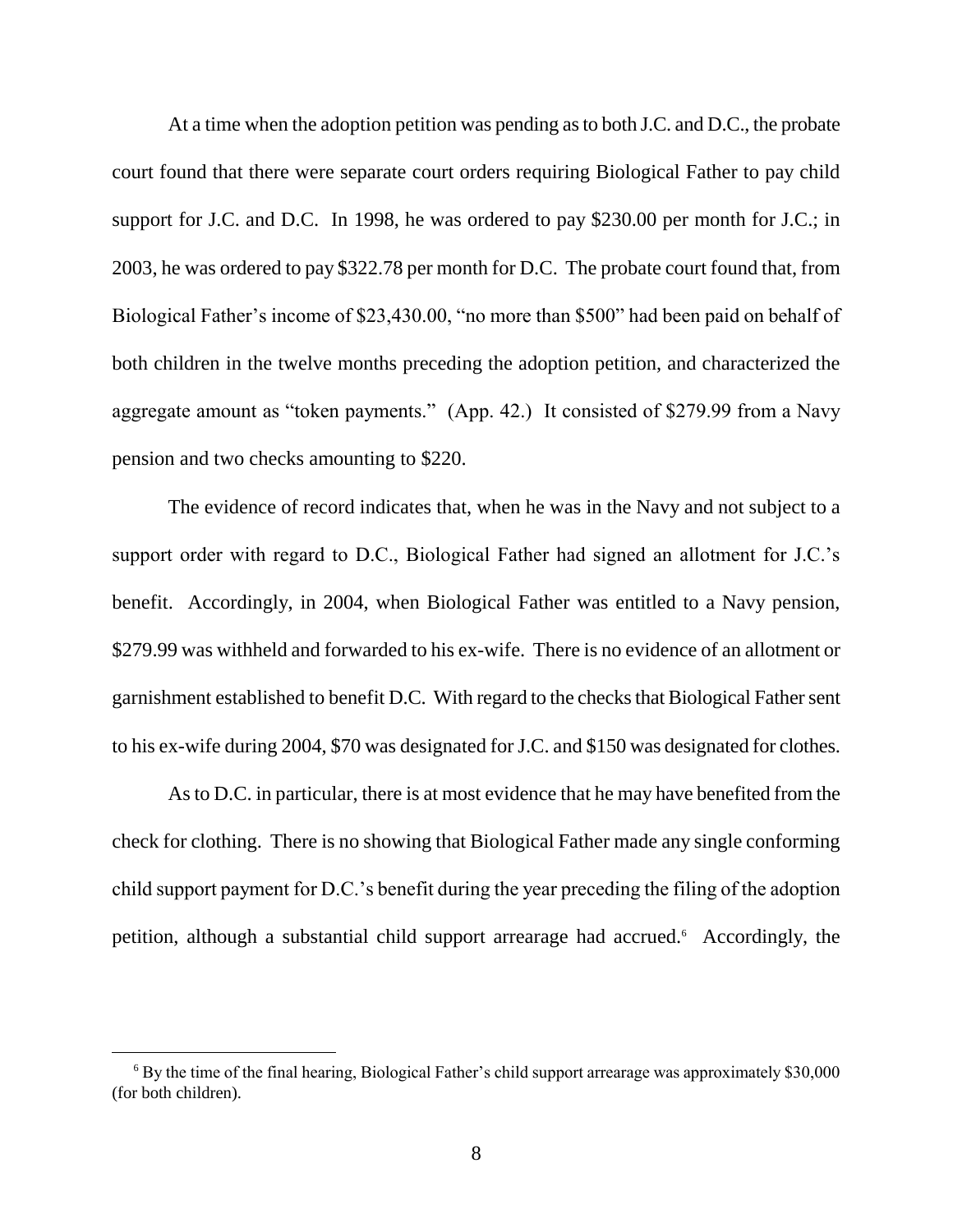Adoptive Parents established, by clear and convincing evidence, that Biological Father failed to provide for D.C."s care and support when able to do so.

#### III. Best Interests

Finally, we consider the probate court's determination that adoption was in D.C.'s best interests. The purpose of Indiana's adoption statutes is to protect and promote the welfare of children by providing them with stable family units. In re Infant Girl W., 845 N.E.2d 229, 236 (Ind. Ct. App. 2006), trans. denied. The best interests of the children are paramount. Id.

Stepfather cared for D.C., without interruption, throughout the eleven years preceding the adoption petition. Meanwhile, Biological Father had extremely limited contact with D.C. and accumulated a child support arrearage of tens of thousands of dollars. At all times prior to the filing of the instant petition, Biological Father acquiesced to Stepfather"s custody of D.C.

By all accounts, D.C. is well-adjusted to his surroundings and bonded with his adoptive parents; Biological Father does not claim otherwise. Rather, he points to facial inconsistency in the order severing parental rights while at the same time permitting sibling visitation and unlimited telephonic visitation.<sup>7</sup> He contends that the findings and conclusions are so contradictory and internally inconsistent that the adoption decree must be reversed.

<sup>&</sup>lt;sup>7</sup> Indiana Code Section 31-19-16.5-1 permits the court entering an adoption decree to order the adoptive parents to provide specific post-adoption contact for an adopted child at least two years of age with a preadoptive sibling if (1) the court determines that such would serve the best interests of the adopted child and (2) each adoptive parent consents to the court's order for post-adoption contact privileges. Here, with the testimonial consent of the Adoptive Parents, the order specified that D.C."s sibling visitation with J.C. was to take place in the home of Biological Father. The order also provided for unlimited telephonic visitation between D.C., J.C., and Biological Father, a gratuitous provision entered by the probate court and not challenged on cross-appeal by the Adoptive Parents.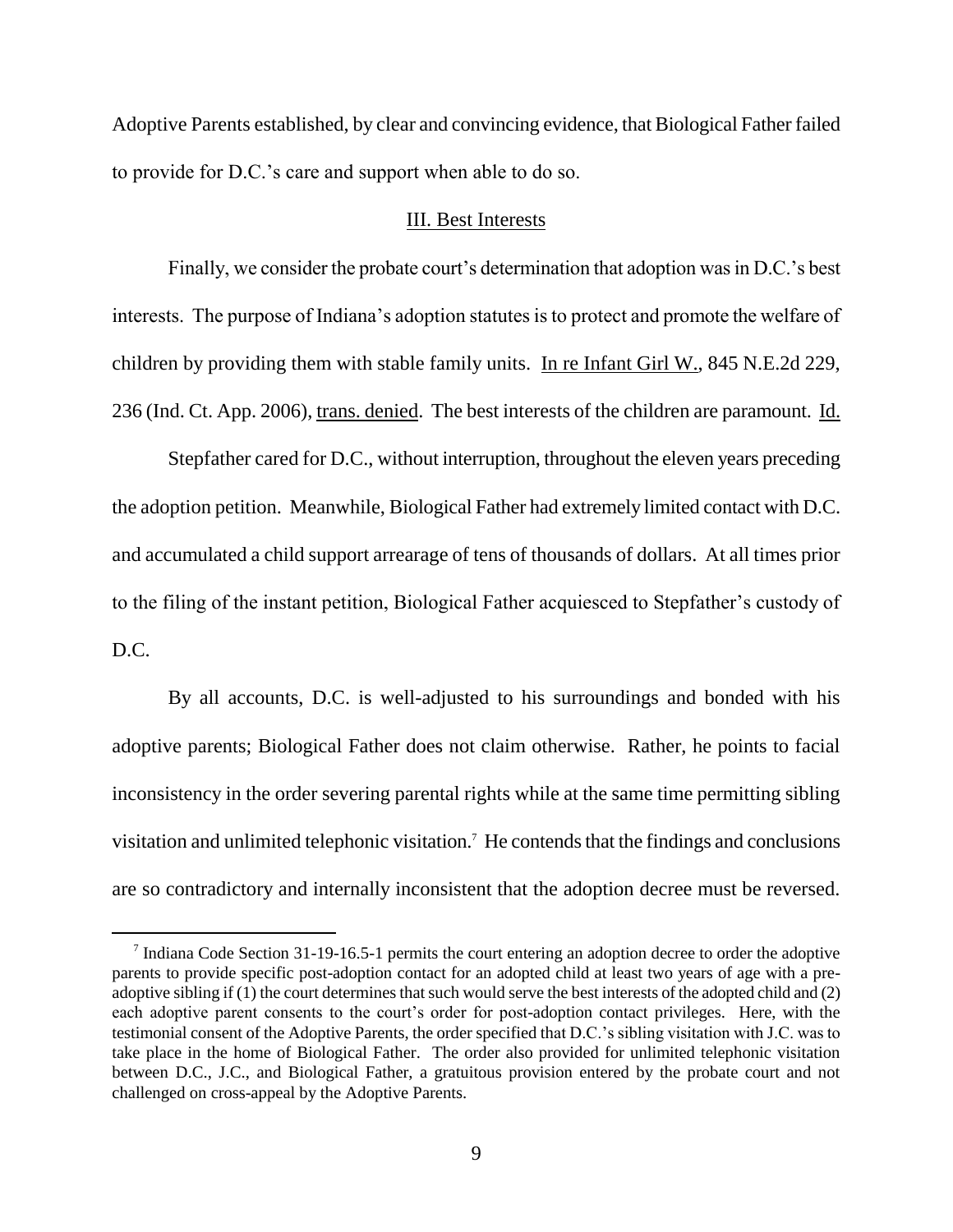Biological Father does not explain how he is prejudiced by the provisions for sibling visitation and telephonic communication. Essentially, he was relieved of future parental obligations as to D.C.<sup>8</sup> while he was afforded opportunities for contact. Indiana Trial Rule 61 provides in pertinent part:

No error in either the admission or the exclusion of evidence and no error or defect in any ruling or order in anything done or omitted by the court or by any of the parties is ground for granting relief under a motion to correct errors or for setting aside a verdict or for vacating, modifying or otherwise disturbing a judgment or order or for reversal on appeal, unless refusal to take such action appears to the court inconsistent with substantial justice.

Accordingly, we will not reverse a judgment where the appellant has failed to demonstrate

prejudice to his substantial rights.

Affirmed.

MAY, J., concurs.

BARNES, concurs with separate opinion.

<sup>&</sup>lt;sup>8</sup> We do not suggest that Biological Father is relieved of his obligation to make child support payments accrued prior to the instant proceedings.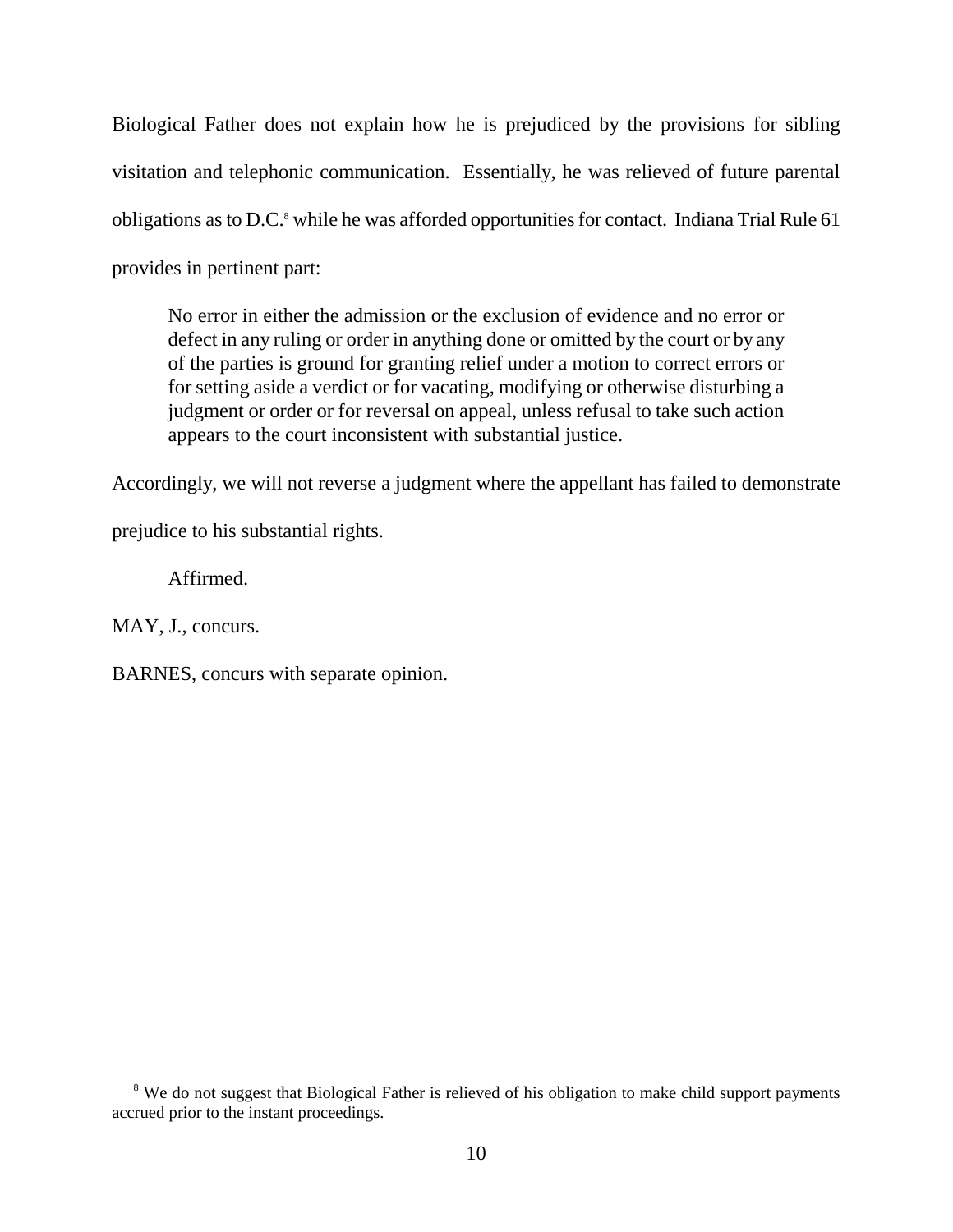# **IN THE COURT OF APPEALS OF INDIANA**

| IN RETHE ADOPTION OF D.C. |                       |
|---------------------------|-----------------------|
| J.C.,                     |                       |
| Appellant,                |                       |
| VS.                       | No. 49A02-0909-CV-862 |
| J.C. and A.C.             |                       |
| Appellees.                |                       |

#### **BARNES, Judge, concurring**

Although I concur with the majority opinion, I write separately to note Indiana"s

minority position in applying the "existing Indian family" doctrine. The ICWA was enacted

in 1978 to:

protect the best interests of Indian children and to promote the stability and security of Indian tribes and families by the establishment of minimum Federal standards for the removal of Indian children from their families and the placement of such children in foster or adoptive homes which will reflect the unique values of Indian culture, and by providing for assistance to Indian tribes in the operation of child and family service programs.

25 U.S.C. § 1902. Four years after the statute was enacted, the Kansas appellate courts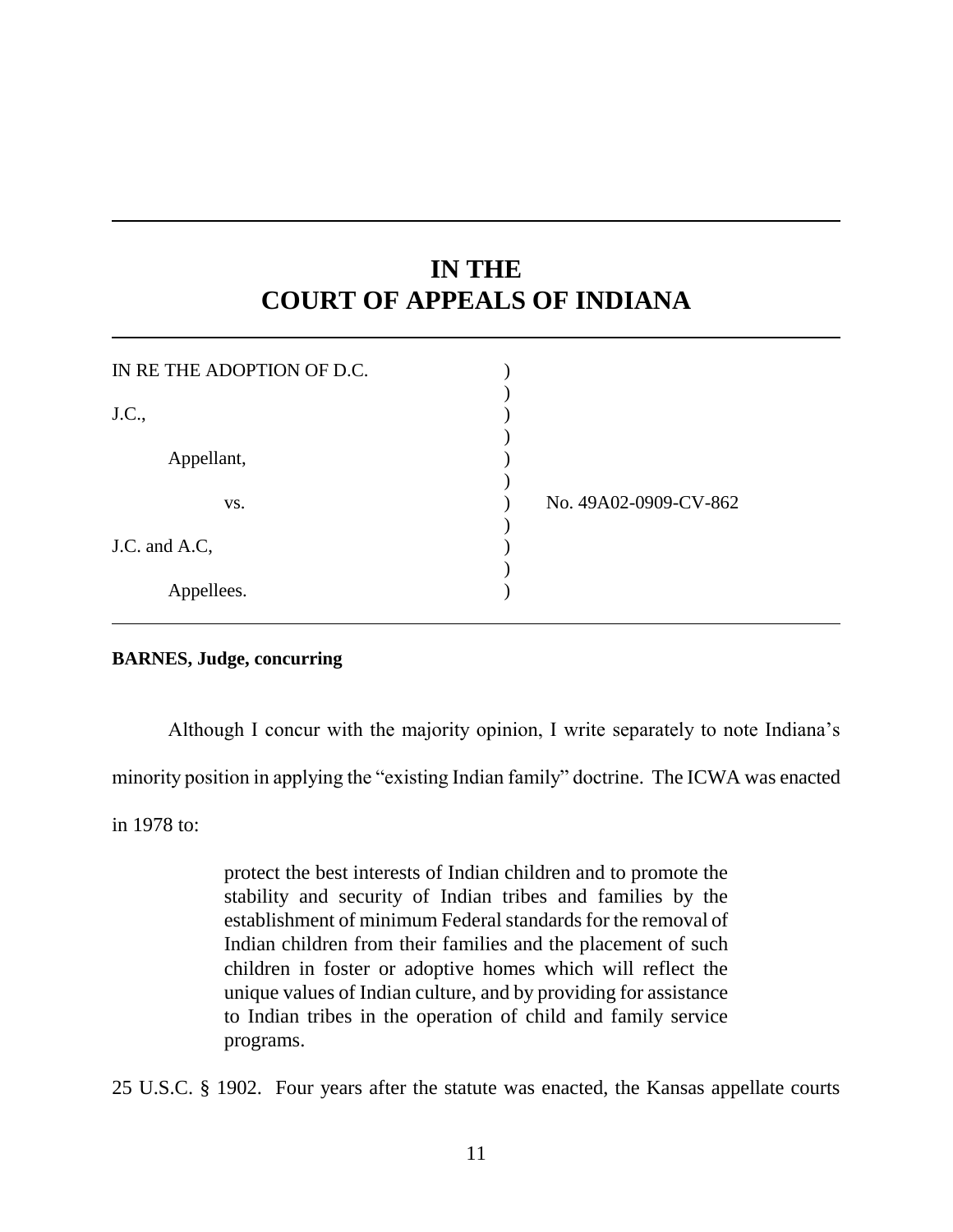adopted the "existing Indian family" doctrine, which holds that the ICWA does not apply where the child was not in an "existing" Indian environment. In re the Adoption of Baby Boy L., 643 P.2d 168 (Kan. 1982), overruled by In re A.J.S., 204 P.3d 543 (Kan. 2009). Several other courts, including Indiana, adopted this approach to the ICWA. See In re T.R.M., 525 N.E.2d 298 (Ind. 1988), cert. denied.

In T.R.M., an Indian mother gave her child to a non-Indian couple shortly after the child"s birth so that the couple would adopt the baby. However, the mother later changed her mind about the adoption. Relying on In re Adoption of Baby Boy D., 742 P.2d 1059 (Okla. 1985), cert. denied, our supreme court held:

> In the case before us, the child"s biological ancestry is Indian. However, except for the first five days after birth, her entire life of seven years to date has been spent with her non-Indian adoptive parents in a non-Indian culture. While the purpose of the ICWA is to protect Indian children from improper removal from their existing Indian family units, such purpose cannot be served in the present case before this Court. From the unique facts of this case, where the child was abandoned to the adoptive mother essentially at the earliest practical moment after childbirth and initial hospital care, we cannot discern how the subsequent adoption proceeding constituted a "breakup of the Indian family." We therefore hold that, separate from and independent of our consideration of the merits of appellant's specific issues, the ICWA should not be applied to the present case in which the purpose and intent of Congress cannot be achieved thereby.

T.R.M., 525 N.E.2d at 303. However, Baby Boy D., upon which our supreme court relied,

has since been overruled by In the Matter of Baby Boy L., 103 P.3d 1099, 1108 (Okla. 2004),

which held that the existing Indian family doctrine was "no longer a viable doctrine" in

Oklahoma.